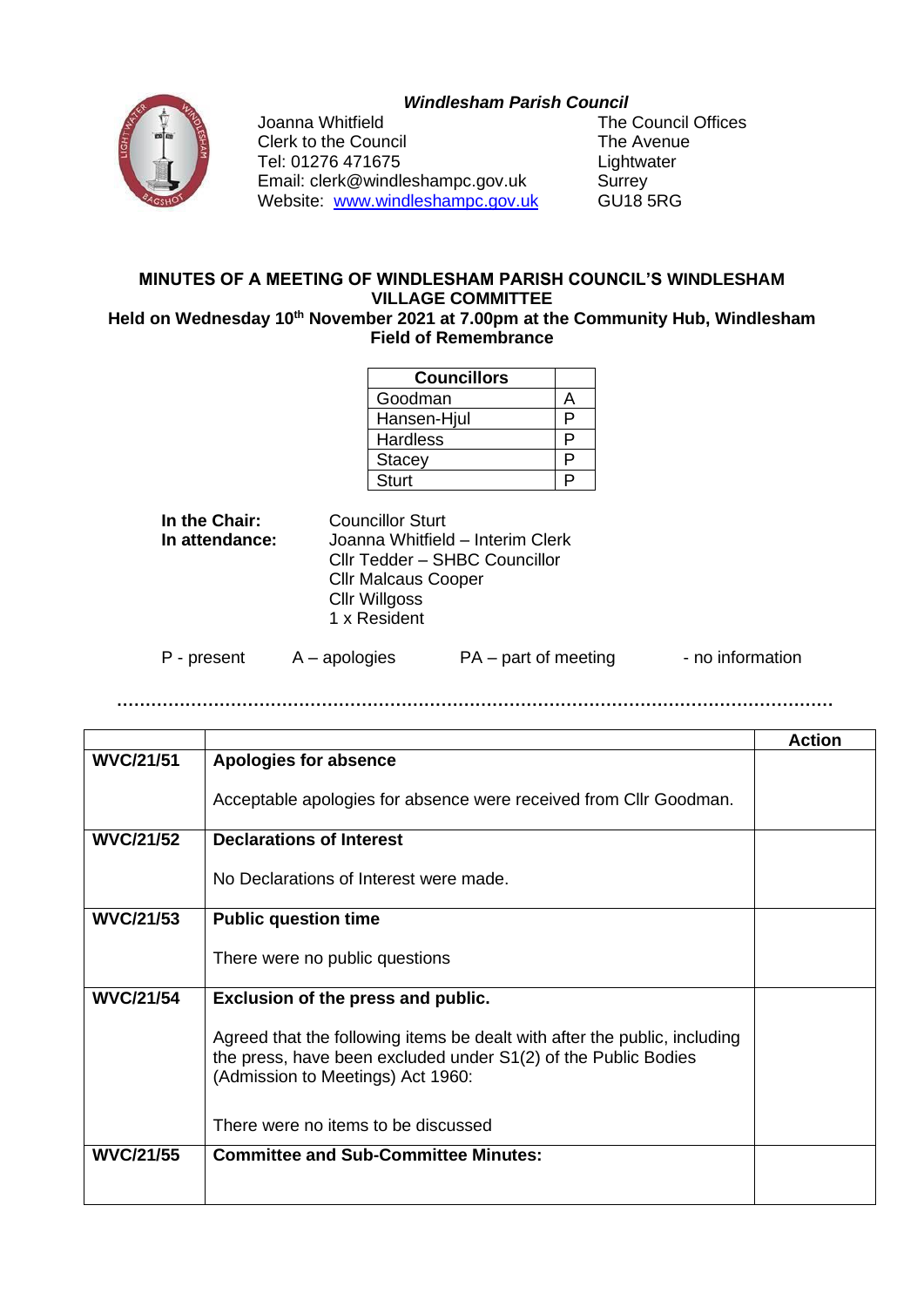|                  | The minutes of the Windlesham Village Committee meeting held on<br>the 13 <sup>th</sup> October 2021, were approved and signed by Cllr Sturt. | <b>CIIr Sturt</b> |
|------------------|-----------------------------------------------------------------------------------------------------------------------------------------------|-------------------|
| <b>WVC/21/56</b> | To consider planning applications and planning appeals received<br>prior to this meeting:                                                     |                   |

Cllr Stacey raised concerns about the length of time that lapses between the time a planning application is registered with SHBC and the date that applications are sent out for consultation.

The Interim Clerk explained that regardless of the date SHBC go out to consultation all Consultees are given a 21 day period to comment on applications with the statutory consultation expiry date published on the SHBC planning portal.

|             | <b>Windlesham Applications</b>                                                                                                                                                                                                                                                                                                                  | <b>Type of</b><br>application | <b>Due date</b>                      |
|-------------|-------------------------------------------------------------------------------------------------------------------------------------------------------------------------------------------------------------------------------------------------------------------------------------------------------------------------------------------------|-------------------------------|--------------------------------------|
| 21/0994/FFU | Merrystream, Thorndown Lane, Windlesham, Surrey, GU20<br>6DJ<br>Loft conversion with rear dormers with lead cladding to cheeks.<br>Full planning application                                                                                                                                                                                    | FPA                           | 4 <sup>th</sup><br>November<br>2021  |
|             | Members noted that the decision on this application was<br>made on the 8 <sup>th</sup> November 2021.                                                                                                                                                                                                                                           |                               |                                      |
| 21/1011/FFU | Wychwood, Church Road, Windlesham, Surrey, GU20 6BT<br>Erection of a part two storey and part single storey side and rear<br>extension, following demolition of existing detached garage and<br>existing single storey rear projection and alterations to external<br>materials (re-submission of<br>20/0882/FFU).<br>Full planning application | <b>FPA</b>                    | 4 <sup>th</sup><br>November<br>2021  |
|             | Members noted that the decision on this application was<br>made on the 5 <sup>th</sup> November 2021.                                                                                                                                                                                                                                           |                               |                                      |
| 21/1102/CES | 50 Bosman Drive Windlesham Surrey GU20 6JW<br>Certificate of lawfulness for the proposed erection of single<br>storey rear extension<br>Certificate proposed development                                                                                                                                                                        | CPD                           |                                      |
|             | <b>Noted</b>                                                                                                                                                                                                                                                                                                                                    |                               |                                      |
| 21/1058/FFU | Rowena, School Lane, Windlesham, Surrey, GU20 6EY<br>Erection of a two storey side extension (amendment to Full<br>Planning Application permission 21/0671/FFU)<br>No Objection. Members fully supported this application                                                                                                                       | <b>FPA</b>                    | 19 <sup>th</sup><br>November<br>2021 |
|             |                                                                                                                                                                                                                                                                                                                                                 |                               |                                      |
| 21/1116/FFU | 51 Chertsey Road, Windlesham, Surrey, GU20 6EW<br>Erection of an outbuilding.<br><b>Full Planning Application</b>                                                                                                                                                                                                                               | <b>FPA</b>                    | 22 <sup>nd</sup><br>November<br>2021 |
|             | Members expressed concerns over the overall height of the<br>structure and its proximity to the boundary line.                                                                                                                                                                                                                                  |                               |                                      |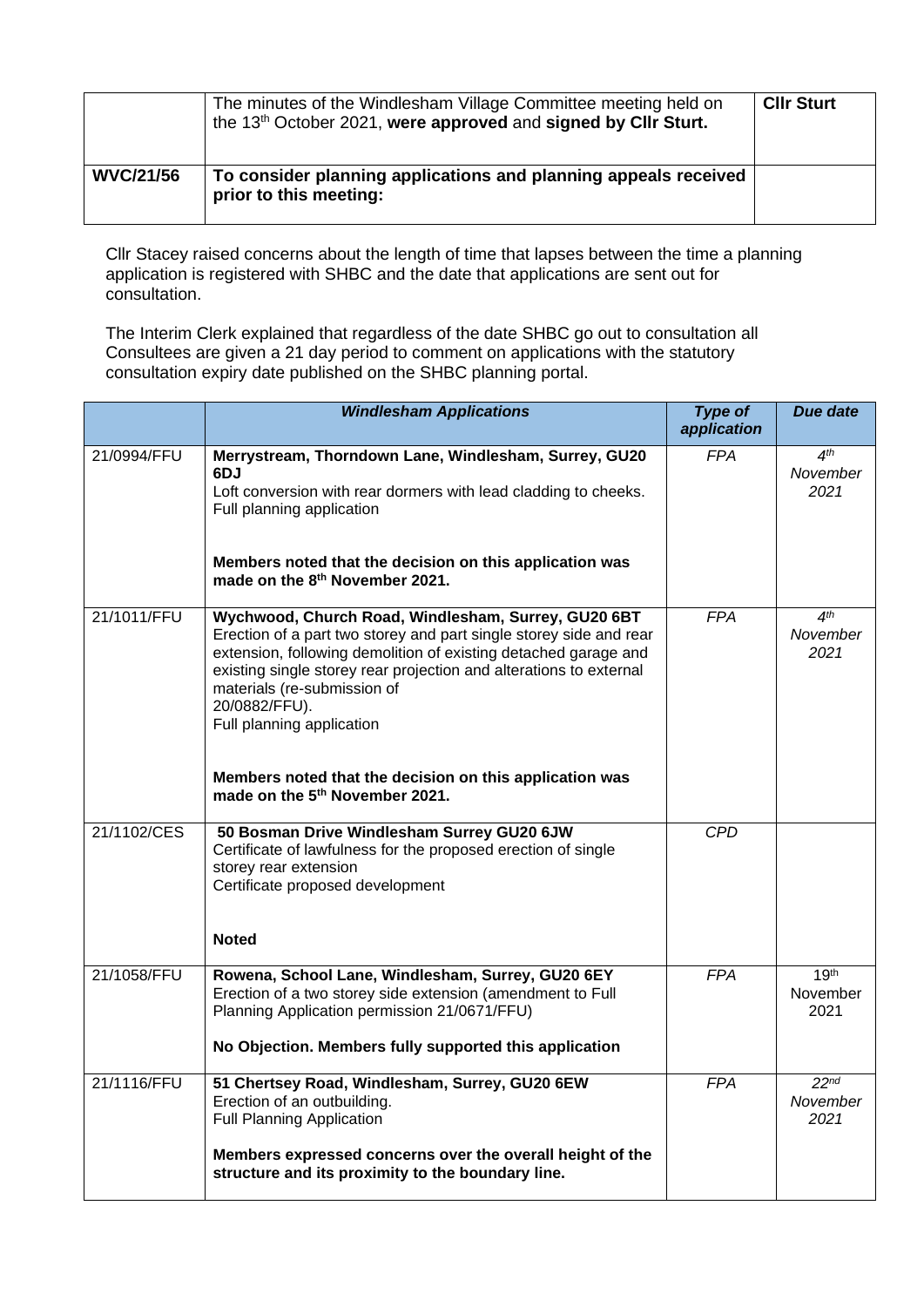| 21/0661/FFU                                              | 2 Chertsey Road, Windlesham, Surrey, GU20 6ET<br>Two storey rear extension and roof extension. New updated<br>shop front.<br>Please note amended application form received 18.10.2021.<br><b>Full Planning Application</b><br>Members objected to this application and will ask their Borough                                                                                                                                                                                                                                                                                   | <b>FPA</b>           | 8 <sup>th</sup><br>November<br>2021  |
|----------------------------------------------------------|---------------------------------------------------------------------------------------------------------------------------------------------------------------------------------------------------------------------------------------------------------------------------------------------------------------------------------------------------------------------------------------------------------------------------------------------------------------------------------------------------------------------------------------------------------------------------------|----------------------|--------------------------------------|
|                                                          | Ward Councillor to call the application in at Borough.<br>As per the Committee's previous comments in July 2021, the<br>property is located in a conservation area and is believed to<br>already have been the subject of an enforcement action. The<br>Committee also objected on the grounds that it is in breach of<br>the Windlesham Neighbourhood Plan policy 2.2 in relation to<br>spacing and privacy, as the proposed balcony will overlook<br>properties to the rear of the application site.                                                                          |                      |                                      |
|                                                          | It is to be noted that Cllr Stacey presented Members with a<br>visual of the Shop front from Google street maps Oct 2010 that<br>clearly shows the original frontage prior to the complete change<br>that is shown in the planning papers. Cllr Stacey requested that<br>the image be added to the Committee's response to be<br>considered by SHBC Officers and Members.                                                                                                                                                                                                       |                      |                                      |
|                                                          | Cllr Sturt invited comment from Mrs Tedder with regard to<br>application 21/0661/FFU. At this point Cllr Willgoss (from the<br>public gallery) asked the Interim Clerk if members of the public<br>could be invited to influence the Committees planning decisions.<br>Cllr Willgoss was informed that it was at the discretion of the<br>Chairman to allow members of the public to comment.                                                                                                                                                                                   |                      |                                      |
| 21/0550/FFU<br>Appeal ref:<br>APP/D3640/D/<br>21/3283147 | 7 Kings Lane Windlesham Surrey GU20 6HR<br>Single storey extension to existing detached garage.<br>There is no opportunity for you to submit comments. However,<br>we have forwarded all the representations made to us on the<br>application to the Planning Inspectorate and the appellant.<br>These will be considered by the Inspector when determining the<br>appeal. Members were informed that if they wished to withdraw<br>any representations made on the application, the request must<br>be made to the Planning Inspectorate by 22nd November 2021<br><b>Noted</b> |                      | 22 <sup>nd</sup><br>November<br>2021 |
| 21/1154/DTC                                              | Twelve Oaks Woodlands Lane Windlesham Surrey GU20<br>6AT<br>Details pursuant to condition 12 (land contamination) of planning<br>permission 18/0315.<br>Details to Comply<br><b>Noted</b>                                                                                                                                                                                                                                                                                                                                                                                       | Details to<br>Comply |                                      |
| 21/1122/FFU                                              | Erlwood Manor, London Road, Windlesham, Surrey, GU20<br>6PH<br>Alterations to existing buildings and landscape; demolition of<br>Biology East; construction of a three storey collaboration hub<br>and link building; landscaping; creation of footpaths; associated<br>infrastructure and other works.<br><b>Full Planning Application</b><br>The Committee fully supported this application.                                                                                                                                                                                  | <b>FPA</b>           | 29 <sup>th</sup><br>November<br>2021 |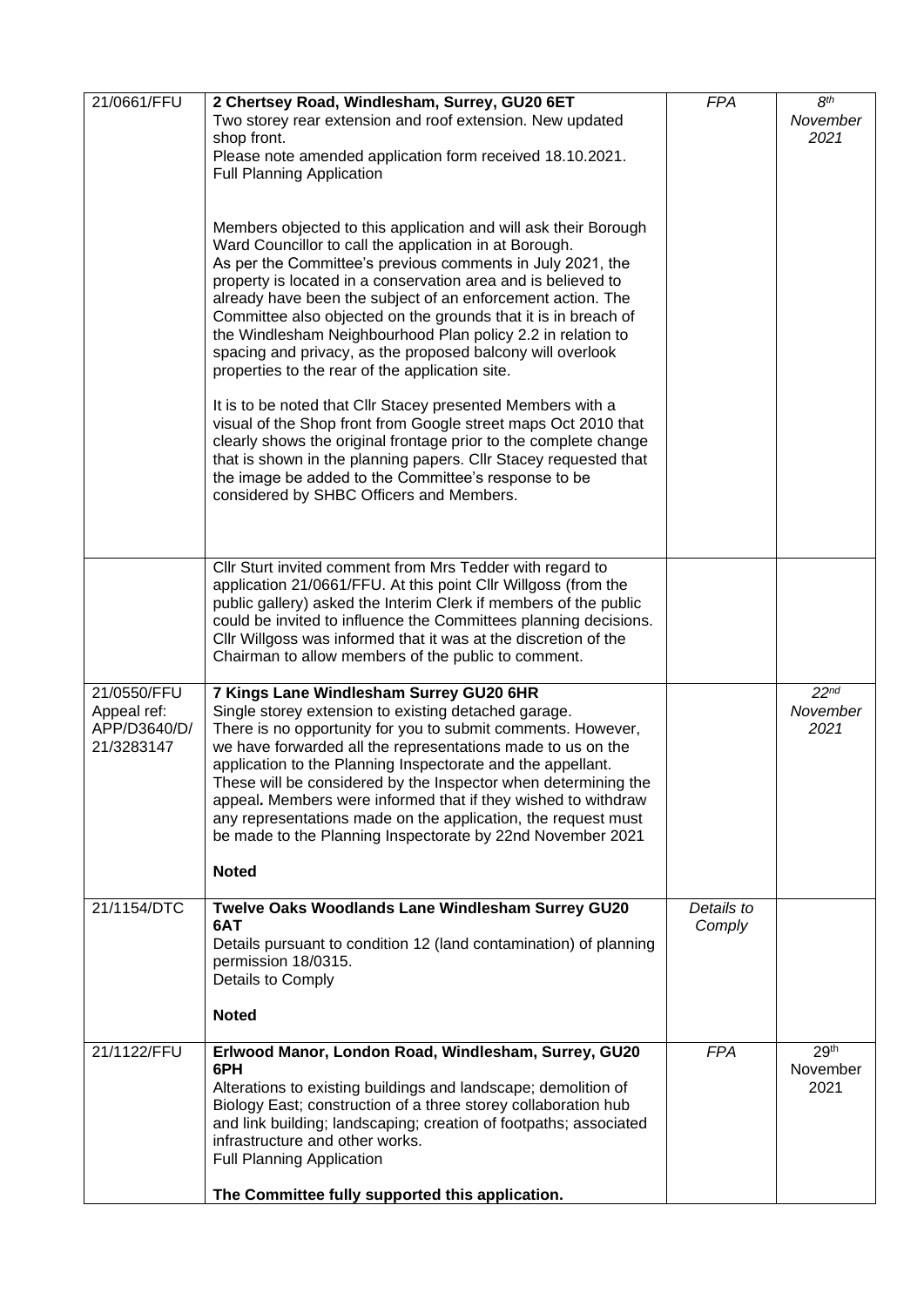| 21/1131/FFU | Water Dell, Westwood Road, Windlesham, Surrey, GU20 6LT<br>Erection of 6-bed detached two storey dwelling with roof<br>accommodation and attached garage following demolition of the<br>existing dwelling. Erection of 2.5m high wooden entrance gates,<br>2.4m high brick piers and 2m high wall following demolition of<br>existing (part retrospective).<br><b>Full Planning Application</b><br>Members raised concerns over the height of the brick piers,<br>wall and entrance gates, and requested that SHBC ensure<br>the whole development remains in keeping with the existing<br>street scene. | <b>FPA</b> | 30 <sup>th</sup><br>November |
|-------------|----------------------------------------------------------------------------------------------------------------------------------------------------------------------------------------------------------------------------------------------------------------------------------------------------------------------------------------------------------------------------------------------------------------------------------------------------------------------------------------------------------------------------------------------------------------------------------------------------------|------------|------------------------------|
|             | 1 x member of the public left the meeting                                                                                                                                                                                                                                                                                                                                                                                                                                                                                                                                                                |            |                              |

| <b>WVC/21/57</b> | To receive reports from:                                                                                                                                                                                                                                                                                                                                                                              |  |
|------------------|-------------------------------------------------------------------------------------------------------------------------------------------------------------------------------------------------------------------------------------------------------------------------------------------------------------------------------------------------------------------------------------------------------|--|
|                  | a) Surrey County Council<br>Nothing to report                                                                                                                                                                                                                                                                                                                                                         |  |
|                  | b) Surrey Heath Borough Council<br>Nothing to report                                                                                                                                                                                                                                                                                                                                                  |  |
| <b>WVC/21/58</b> | <b>Committee finances - Income &amp; Expenditure</b>                                                                                                                                                                                                                                                                                                                                                  |  |
|                  | Members were presented with an income and expenditure report for<br>the month of October.                                                                                                                                                                                                                                                                                                             |  |
|                  | Members noted the report.                                                                                                                                                                                                                                                                                                                                                                             |  |
| <b>WVC/21/59</b> | <b>Project Updates</b>                                                                                                                                                                                                                                                                                                                                                                                |  |
|                  | Members were presented with a spreadsheet detailing the progression<br>of all projects to ensure that are fully appraised of current project<br>status.                                                                                                                                                                                                                                               |  |
|                  | <b>Noted</b>                                                                                                                                                                                                                                                                                                                                                                                          |  |
| <b>WVC/21/60</b> | To Review Windlesham Cemetery Maintenance                                                                                                                                                                                                                                                                                                                                                             |  |
|                  | Members were reminded that at the September Committee meeting<br>Members discussed the maintenance of the Cemetery and the<br>disposal of grave spoil. Areas of particular concern were the old<br>section of the cemetery, which had been designated a wildlife area<br>during the summer months and more recently CIIr Hardless had raised<br>concerns about the maintenance around the war graves. |  |
|                  | Members are asked to consider each point independently.                                                                                                                                                                                                                                                                                                                                               |  |
|                  | 1. Designated Wildlife Area                                                                                                                                                                                                                                                                                                                                                                           |  |
|                  | Members were reminded that over the course of the last two<br>years Council has received a number of comments about the                                                                                                                                                                                                                                                                               |  |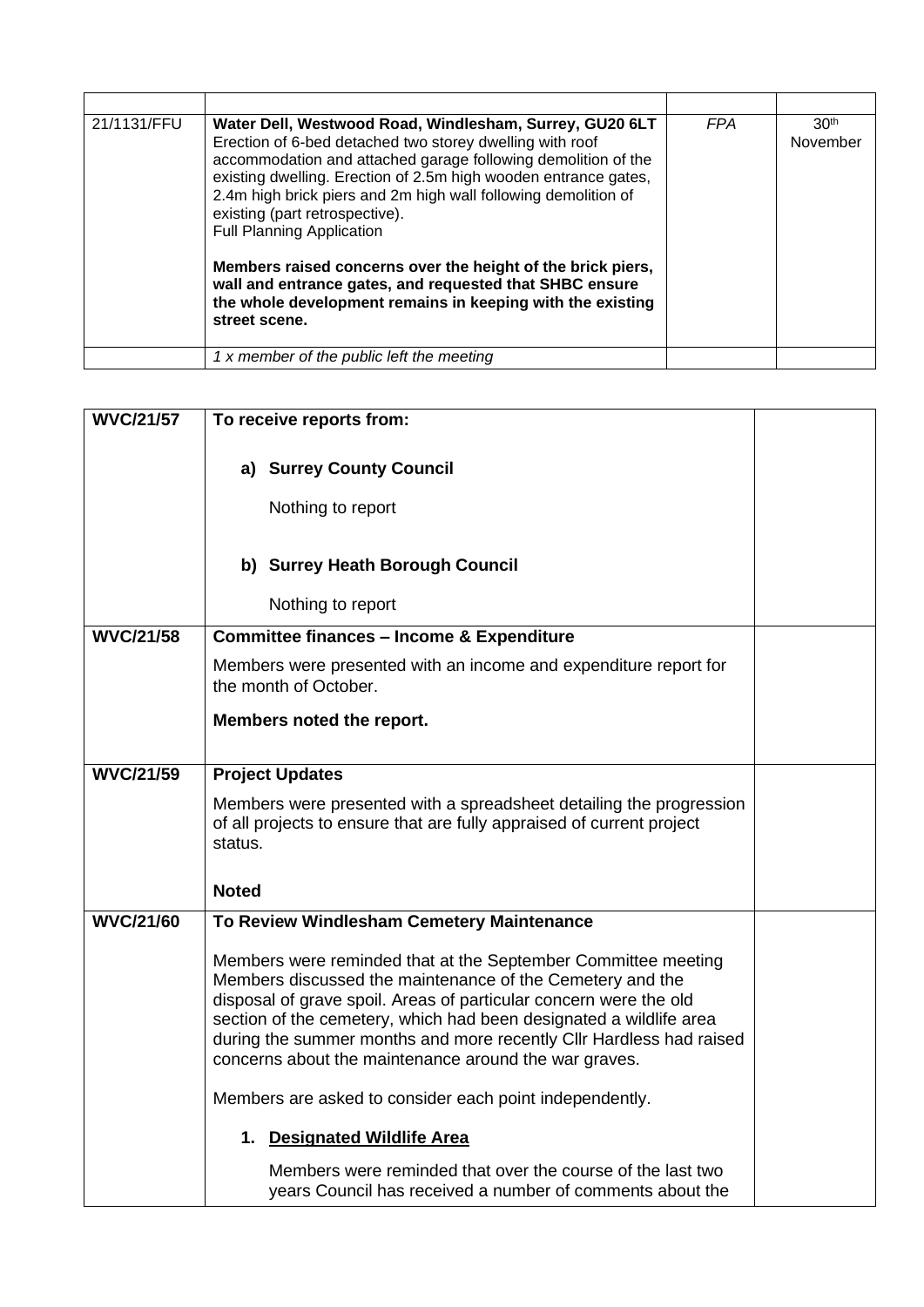| long grass in the wildlife area of the cemetery, which have<br>been predominantly positive. Council has received praise from<br>residents who are delighted to see Council actively<br>supporting/protecting the wildlife. However, Council has also<br>received a handful of complaints about the long grass and how<br>unkempt it can appear.<br>For information the initial decision to create a meadow was<br>taken with the intention of protecting the fawns (minute ref:<br>C/19/19 |  |
|--------------------------------------------------------------------------------------------------------------------------------------------------------------------------------------------------------------------------------------------------------------------------------------------------------------------------------------------------------------------------------------------------------------------------------------------------------------------------------------------|--|
| Considerations:<br>Council announced a climate emergency and released<br>$\bullet$<br>a Climate Change Statement which states they will:                                                                                                                                                                                                                                                                                                                                                   |  |
| "Support and encourage the planting of trees and<br>wildflowers."<br>The Interim Clerk has reviewed the current contract and<br>believes that maintaining the old section year-round<br>should be included with no additional charges.                                                                                                                                                                                                                                                     |  |
| Members were asked to review the situation<br>and then decide:                                                                                                                                                                                                                                                                                                                                                                                                                             |  |
| If they wished to continue to dedicate the old section of the<br>1)<br>cemetery to a wildlife meadow area and if so                                                                                                                                                                                                                                                                                                                                                                        |  |
| a) Did Members wish to continue to allow the natural<br>grasses to grow during the summer months as per<br>previous years (note, paths are mown to allow access<br>to graves)                                                                                                                                                                                                                                                                                                              |  |
| or<br>b) Did Members wish to actively sow wildflowers to create<br>a more colourful and aesthetically pleasing display.                                                                                                                                                                                                                                                                                                                                                                    |  |
| Alternatively, Members were asked to consider if they<br>2)<br>would like to                                                                                                                                                                                                                                                                                                                                                                                                               |  |
| a) Maintain a cutting schedule throughout the year.                                                                                                                                                                                                                                                                                                                                                                                                                                        |  |
| 2. Removal of Spoil                                                                                                                                                                                                                                                                                                                                                                                                                                                                        |  |
| In September Members considered the land to the side of the<br>memorial wall in the new section of the cemetery and resolved<br>that following clearance of this area any grave spoil would be<br>deposited in the skip, until a firm resolution had been made<br>regarding alternative solutions.                                                                                                                                                                                         |  |
| Quotes had been obtained from the Grave digger and the cost<br>to remove the spoil off site will be £190 per grave.                                                                                                                                                                                                                                                                                                                                                                        |  |
| Members were asked to decide:                                                                                                                                                                                                                                                                                                                                                                                                                                                              |  |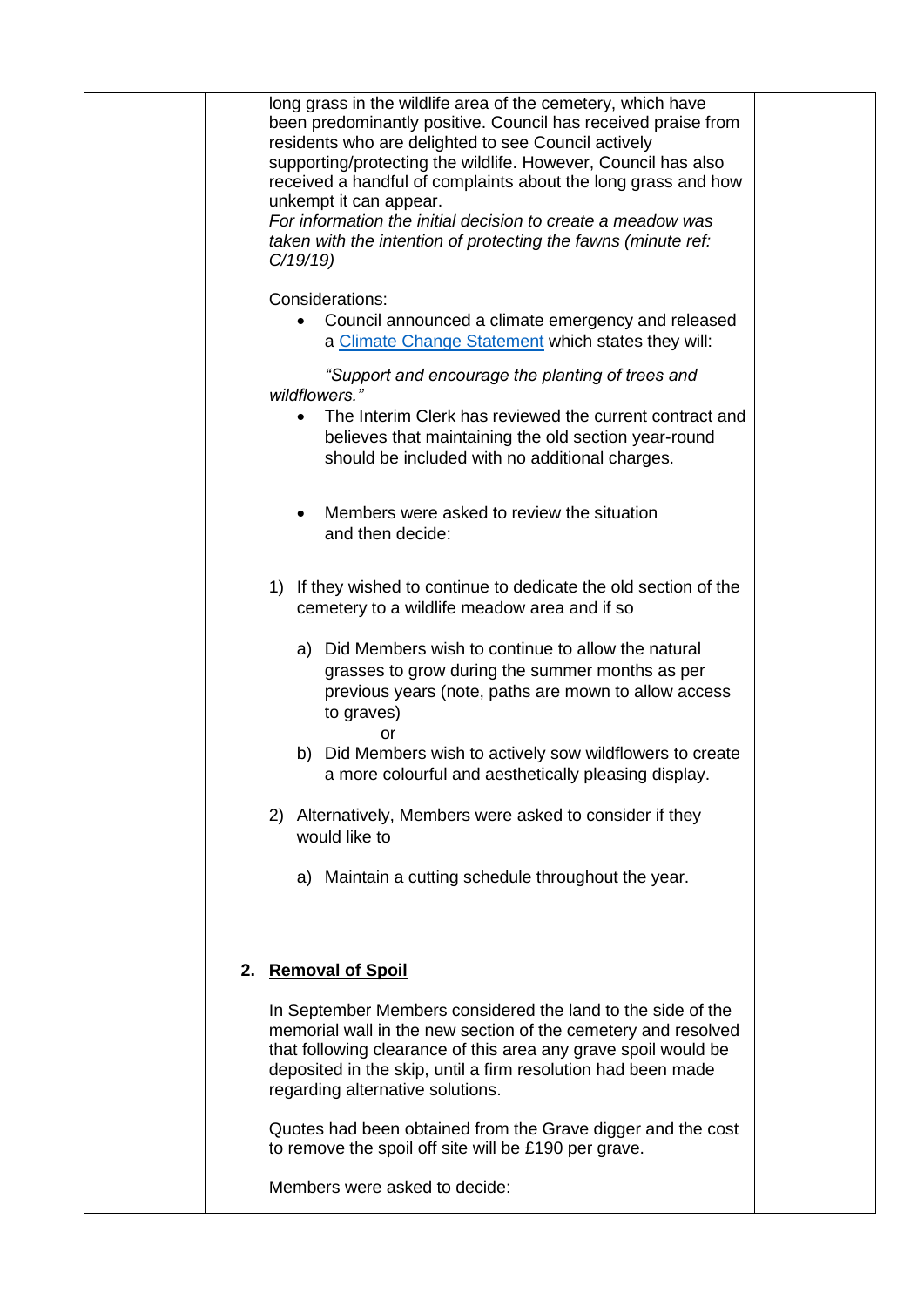| a) If they would like the grave diggers to remove the spoil<br>from site at a cost of £190 per grave                                                                                                                                                                                                                                                                                                         |                      |
|--------------------------------------------------------------------------------------------------------------------------------------------------------------------------------------------------------------------------------------------------------------------------------------------------------------------------------------------------------------------------------------------------------------|----------------------|
| Or                                                                                                                                                                                                                                                                                                                                                                                                           |                      |
| b) If they would like the grave diggers to continue<br>disposing of the spoil in the skip provided.                                                                                                                                                                                                                                                                                                          |                      |
| Members resolved that due to current staff shortages this item<br>would be deferred until the February meeting.                                                                                                                                                                                                                                                                                              |                      |
| <b>Maintenance of War Graves</b><br>Cllr Hardless had raised concerns about the level of maintenance<br>surrounding the war graves in the cemetery and requested that<br>Members discuss an appropriate maintenance schedule.                                                                                                                                                                                |                      |
| Members were asked to note that the Commonwealth War Grave<br>Commission had been contacted and had provided guidance on the<br>minimum standard of maintenance expected. Members were also<br>asked to note that the maintenance of the headstones is the<br>responsibility of the CWGC.                                                                                                                    |                      |
| Members resolved that due to current staff shortages this item<br>would be deferred until the February meeting.                                                                                                                                                                                                                                                                                              |                      |
| <b>Windlesham Cemetery Maintenance Plan</b><br>Cllr Sturt provided the Interim Clerk with a cemetery maintenance plan<br>which had been distributed to Members prior to the meeting.                                                                                                                                                                                                                         |                      |
| In the papers provided Members were also reminded that if Members<br>wished to consider a voluntary work party to carry out some of this<br>maintenance work a formal resolution would need to be made, health<br>and safety assessments carried out (including obtaining evidence of<br>the required training to operate machinery), and the necessary risk<br>assessments and insurance cover be in place. |                      |
| The Interim Clerk also informed Members that it had come to her<br>attention that an unauthorised removal of a cherry tree from the<br>cemetery had taken place that week and further investigations were<br>underway to ascertain who had carried out the work.                                                                                                                                             |                      |
| Members were asked to read and consider an action plan provided,<br>giving particular consideration to how this project will be funded.                                                                                                                                                                                                                                                                      |                      |
| Members resolved that due to current staff shortages that this<br>item would be deferred until the February meeting.                                                                                                                                                                                                                                                                                         |                      |
| CIIr Sturt reported also that the style and kissing gate either end<br>of the footpath between Pound Lane and the Cemetery have been<br>in disrepair for some time now and it was resolved that the Clerk<br>would report the issue to SCC.                                                                                                                                                                  | <b>Interim Clerk</b> |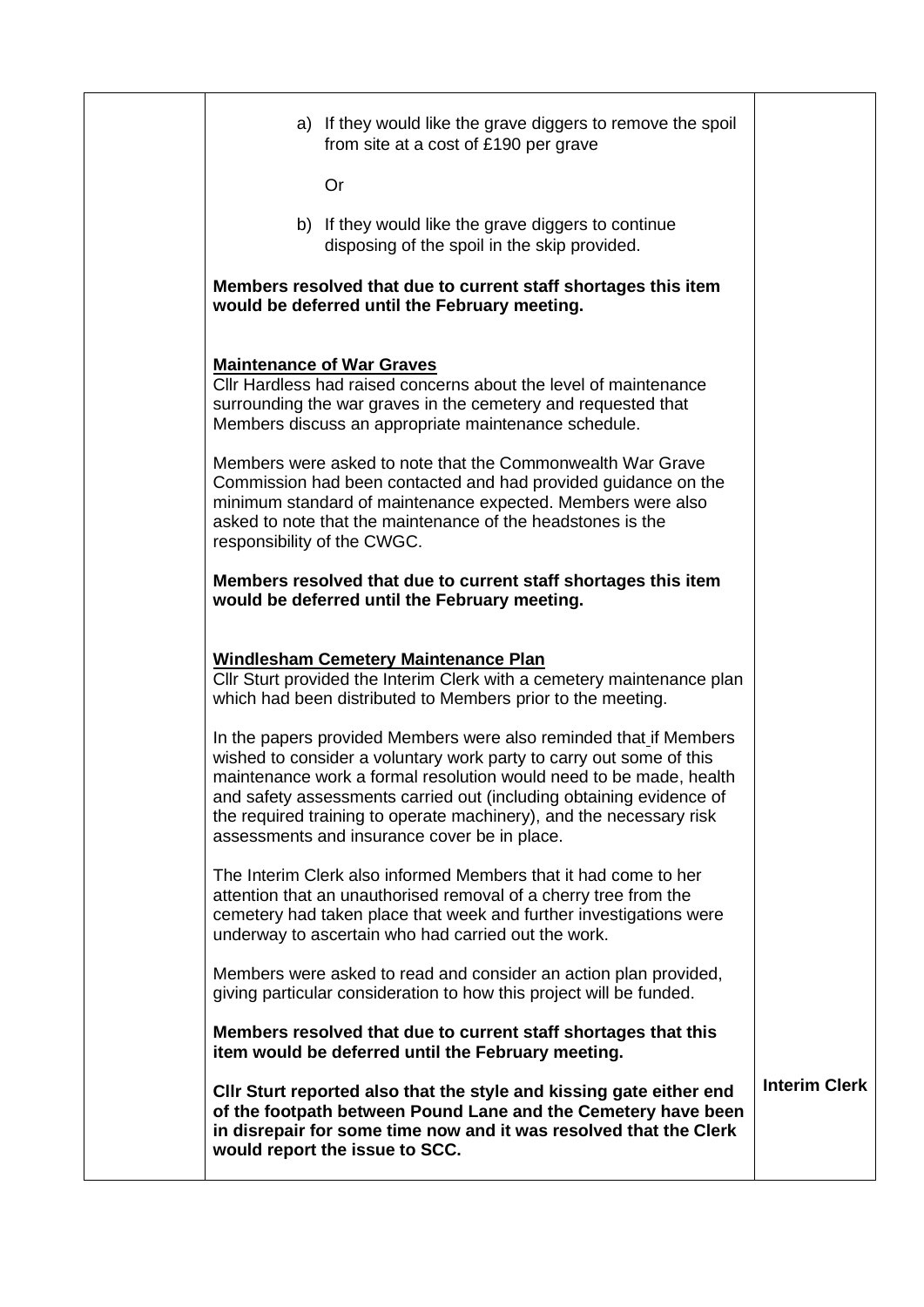| <b>WVC/21/61</b> | Windlesham Neighbourhood Plan Working Group - To finalise<br>terms of reference.                                                                                                                                                                                                                                                                                                                                                                             |                                    |
|------------------|--------------------------------------------------------------------------------------------------------------------------------------------------------------------------------------------------------------------------------------------------------------------------------------------------------------------------------------------------------------------------------------------------------------------------------------------------------------|------------------------------------|
|                  | At the Committee meeting held on the 13 <sup>th</sup> October 2021 Cllr Hardless<br>proposed, Cllr Hansen-Hjul seconded, and it was resolved that the<br>Windlesham Neighbourhood Plan working party will be made up of the<br>following members:                                                                                                                                                                                                            |                                    |
|                  | • 2 members of business community<br>• All Windlesham Committee Councillors although it is<br>anticipated that no more than 2 Councillors will attend at any<br>one time.<br>Up to 2 community groups<br>$\bullet$<br>• 1 representative from the Traffic Management Working Party<br>2 members of community                                                                                                                                                 |                                    |
|                  | Members were informed in the meeting papers that it has come to<br>light, that as a Full Council adopted document the WNP is not<br>currently within the Windlesham Committee terms of reference,<br>therefore only Full Council can resolve to establish a Neighbourhood<br>Plan Review working party. However, Members were provided with<br>the process as set out by Locality and asked to draw up a<br>recommendation to Full Council for consideration |                                    |
|                  | Following some discussion CIIr Hardless proposed, CIIr Sturt<br>seconded, and it was agreed that Members would contact<br>Locality to obtain further advice on the review process and<br>approach neighbouring Councils who have completed a<br>Neighbourhood Plan review, to seek advice and benefit from their<br>experience. All information gathered will be documented for<br>presentation at a future meeting.                                         | <b>Committee</b><br><b>Members</b> |
|                  | Members also resolved that due to current staff shortages<br>completion of the terms of reference would be deferred until the<br>February meeting.                                                                                                                                                                                                                                                                                                           |                                    |
| <b>WVC/21/62</b> | Windlesham Traffic Management Working Group - To finalise<br>terms of reference.                                                                                                                                                                                                                                                                                                                                                                             |                                    |
|                  | At the Committee meeting held on the 13 <sup>th</sup> October 2021 Cllr Hardless<br>proposed, Cllr Hansen-Hjul seconded, and it was resolved that the<br>Traffic Management working party will be made up of the following<br>members:                                                                                                                                                                                                                       |                                    |
|                  | • 2 members of business community<br>• All Windlesham Committee Councillors although it is<br>anticipated that no more than 2 Councillors will attend at any<br>one time.<br>• Up to 2 community groups<br>• 1 representative from the WNP Working Party<br>2 members of community                                                                                                                                                                           |                                    |
|                  | Members were asked to finalise the terms of reference for this working<br>party.                                                                                                                                                                                                                                                                                                                                                                             |                                    |